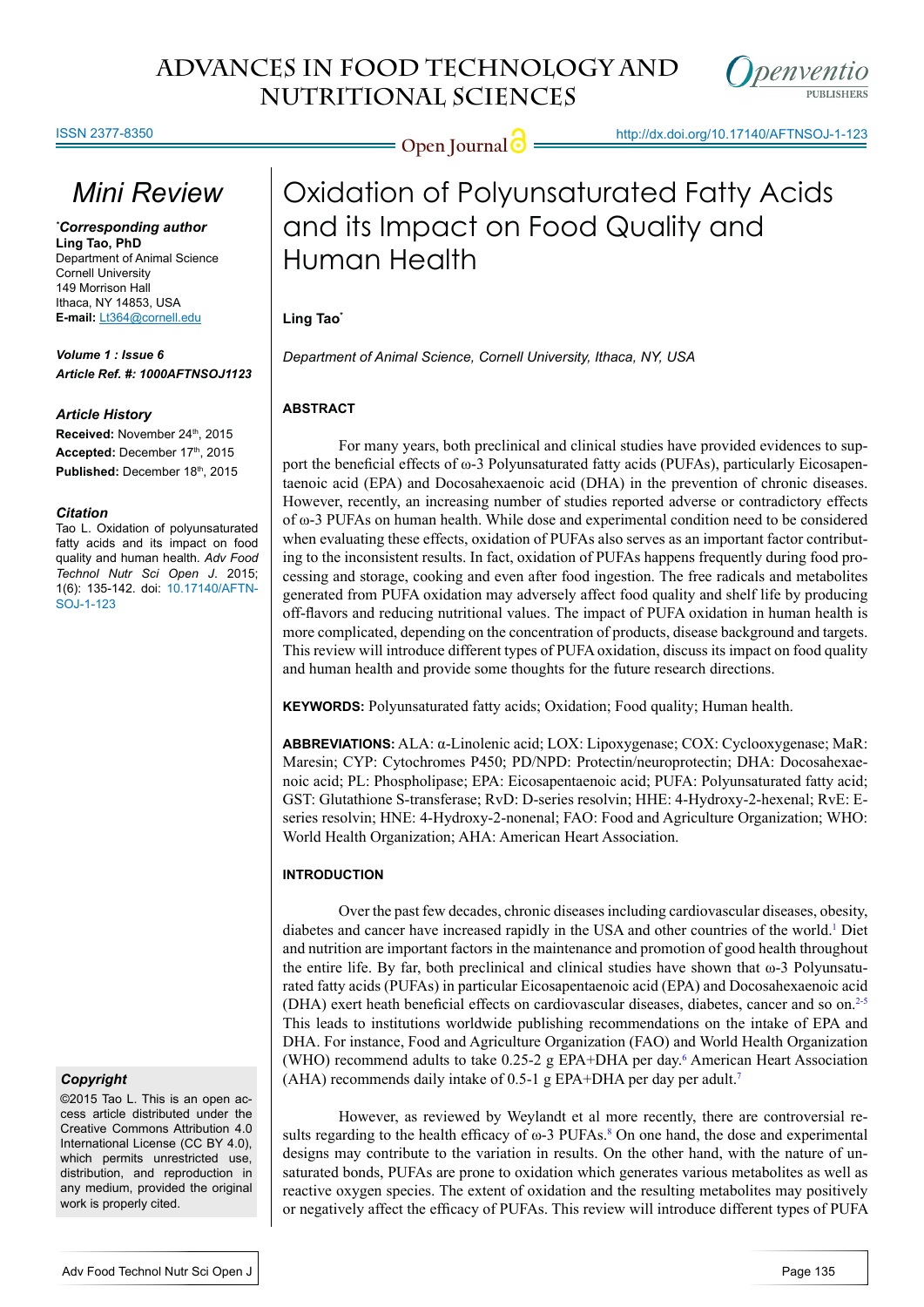

oxidation and discuss the effects of oxidation on food quality and human health.

## **ENZYMATIC AND NON-ENZYMATIC OXIDATION OF PUFAs**

With multiple unsaturated bonds, PUFA is susceptible to oxidation, which is categorized into non-enzymatic oxidation and enzymatic oxidation. Non-enzymatic oxidation can be further divided into autoxidation (mediated by free radicals) and photooxidation (mediated by ultraviolet or singlet oxygen). In cells, several types of enzymes including Cyclooxygenases (COXs), Lipoxygenases (LOXs) and Cytochromes P450 (CYPs) are able to oxidize PUFAs and generate various metabolites.<sup>[9](#page-4-1)</sup>

#### **Non-Enzymatic Oxidation**

In autoxidation, the reaction is mediated by free radicals, giving rise to a lipid hydroperoxide as the primary oxidation product.[10](#page-4-2) In many cases, hydroperoxides can be further oxidized to ketones and ultimate malonaldehyde.[11](#page-4-3) Hydroxy alkenals such as 4-Hydroxy-2-nonenal (HNE), generated by peroxidation of ω-6 PUFAs,  $12-14$  and 4-Hydroxy-2-hexenal (HHE), a product from peroxidation of  $\omega$ -3 PUFAs<sup>15-17</sup> are also widelystudied autoxidative products of PUFAs. Apart from autooxidation, PUFAs are susceptible to light-induced photooxidation: photochemical oxidation and photosensitized oxidation.[18](#page-4-6) The former one is initiated during exposure to ultraviolet irradiation. Photosensitized oxidation, instead, requires photosensitizers (*i.e.* chlorophyll, hemeprotein, riboflavin and synthetic dyes) and visible light.[19](#page-4-7) The reaction can be categorized into two types: Type I reaction involves the production of free radicals by interaction of the excited sensitizer with a substrate; Type II reaction involves generation of singlet oxygen which further reacts with PUFAs to produce hydroperoxides.<sup>20,21</sup> In this case, vegetable oils with chlorophyll-like pigments are likely to undergo photooxidation during storage.

#### **Enzymatic Oxidation**

In enzymatic oxidation, Phospholipases A2 (PLA2) is the major phospholipase that cleaves phospholipids at the sn-2 position resulting in free PUFAs and lysophospholipids.<sup>[22](#page-4-9)</sup> After freeing from membrane, PUFAs can be further catalyzed by COXs (COX1 or COX2) to form prostaglandin H2. It is unstable and can be converted into various prostanoids depending on the cellular prevalence of terminal prostanoid synthases.<sup>23,24</sup> In addition to COX, free fatty acids can be converted by LOXs to form hydroperoxides. LOXs belong to a family of dioxygenases which catalyze the insertion of molecular oxygen into PUFAs with at least one *cis, cis*-1,4-pentadiene in the structure.<sup>25</sup> Some of the LOX-catalyzed products have recently been discovered as potent lipid mediators. For example, enzymatic oxygenation of EPA yields new metabolites, named E-series Resolvins (RvEs), which were the first omega-3 lipid mediators reported to resolve inflammation *via* receptor-specific actions[.26-28](#page-4-12) Likewise, DHA can form D-series Resolvins (RvDs),<sup>29,30</sup> Protectins/neuroprotectins  $(PDs/NPDs)^{31-33}$  and Maresins  $(MaRs)^{34-36}$  through enzymesmediated oxygenation. Those metabolites have been widely studied to dampen or resolve inflammation, protect from renal or brain dysfunctions, *etc*. COXs and LOXs can also convert ω-3 and ω-6 PUFAs into different series of prostaglandins, thromboxanes and leukotrienes.<sup>37</sup> CYPs are better known for their role in xenobiotic metabolism. However, they can also transform PUFAs to epoxy-, monohydoxylated-and dihydroxylated-metabolites. Recent work using recombinant human CYP enzymes has identified the predominant products from the expoxidation of EPA and DHA as 17,18-epoxyeicosatetraenoic acid and ep-oxy docosapentaenoic acid, respectively.<sup>[38](#page-5-3)</sup>

#### **IMPACT OF PUFA OXIDATION ON FOOD QUALITY**

Plant oils and fish are known as major sources of ω-3 PUFAs. Soybean oil, canola oil are commonly consumed oil and are rich in α-Linolenic acid or Alpha-linolenic acid ((ALA), 7.8-9.2%), while some fatty fish including salmon, sardine, and menhaden contain abundant EPA and DHA (17%-27% of total fatty acids). Other dietary sources of ω-3 PUFAs include nuts, seeds, egg yolk, *etc*. [39,40](#page-5-4) With the recognition of the health beneficial effects of ω-3 PUFAs, there is a growing industry providing novel sources of ω-3 PUFAs such as fish oil capsules, algae products and food enriched with  $\omega$ -3 PUFAs.<sup>41</sup> Our lab recently used defatted green microalgal biomass to enrich ω-3 PUFAs in chicken meat $42$  and eggs (unpublished).

Susceptibility of lipid peroxidation in food depends on the lipid composition, the presence of prooxidants and antioxidants, oxygen levels, temperature, light and processing methods[.43](#page-5-7) PUFA-rich foods are more susceptible for lipid oxidation. Likewise, presence of prooxidants such as redox active metals (Fe, Cu) and hemeproteins, exposure to high oxygen levels and high temperature may accelerate oxidation process. Lipid oxidation often brings problems in food processing and storage. First, it negatively affects food flavor due to the formation of aldehydes and ketones. Oxidation of PUFAs produces a complex mixture of volatile secondary oxidation products, and these cause particularly objectionable off-flavors[.44](#page-5-8) For example, soybean oil can undergo "flavor reversion", a type of light-induced oxidation.[45](#page-5-9) It has been suggested that the oxidation of ALA in soybean oil is responsible for the formation of 2-pentylfuran and its isomer, which may result in flavor reversion.<sup>46</sup> Butter enriched with unsaturated fatty acids or conjugated linoleic acid may be susceptible to off-flavor by generation of oxidized products including 3-methyl-1H-indole (mothball-like), pentanal (fatty), heptanal (green) and butanoic acid (cheesy). $47$  Second, lipid oxidation may reduce the nutritional value by causing the destruction of essential fatty acids and the lipid-soluble vitamins A, D, E, and K as well as the decrease in caloric content.<sup>48</sup> Third, free radicals and metabolites formed during oxidation may exert adverse effects on human health.[49](#page-5-13) More details of impact on human will be discussed in the next section.

Given lipid oxidation-triggered negative effects, mul-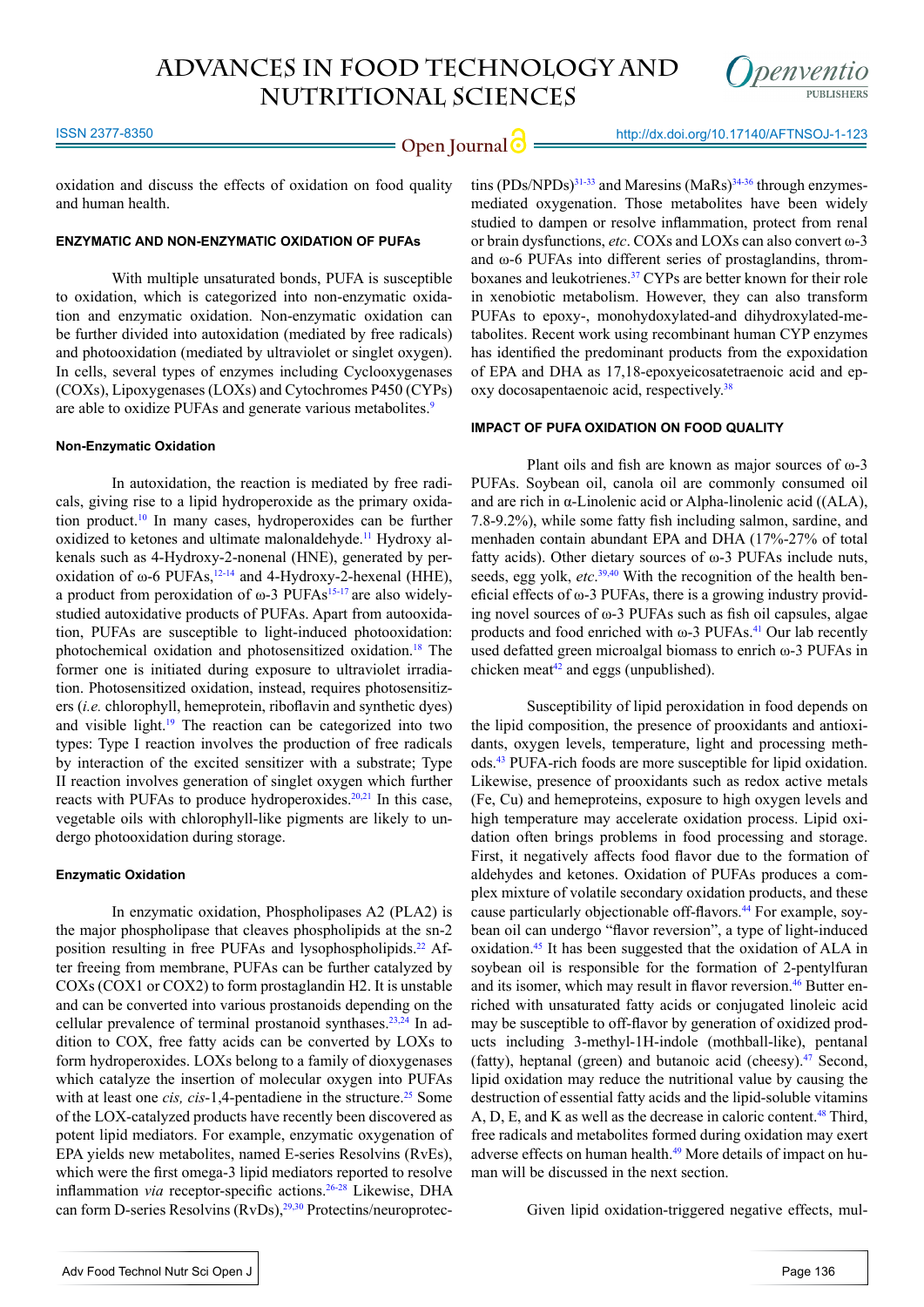

ISSN 2377-8350

**Open Journal**  $\bigcirc$  http://dx.doi.org/10.17140/AFTNSOJ-1-123

tiple methods have been applied to reduce or prevent lipid oxidation so as to improve the food quality. The most commonly used method is addition of antioxidants. Since the 1940's, it is known that vitamin E is a major lipophilic chain-breaking antioxidant which protects tissue PUFAs against peroxidation<sup>50</sup> Serfert et al found a combination of tocopherols (rich in the δ-derivative and low in the  $\alpha$ -derivative), ascorbyl palmitate and trace metal chelators (lecithin or citrem) efficiently stabilized the oil during microencapsulation. Addition of rosemary extract in the micro-encapsulated oil further retarded autoxidation during storage.<sup>[51](#page-5-15)</sup> Besides vitamin E, other vitamins or precursors like ascorbic acid and β-carotene were shown antioxidant activity in food system.<sup>18,[52](#page-5-16)</sup> Plant bioactive compounds particularly polyphenols have been widely reported to have antioxidant effects. For example, apple skin extracts prepared from "Northern Spy" cultivar were found effective in reducing the lipid oxidation induced by heat, Ultraviolet (UV) light and peroxyl radicals.<sup>53</sup> Although it is plausible that natural polyphenols could prevent lipid oxidation, the approach of incorporating polyphenols into food and the effects of polyphenol additives on food flavor are not completely understood. In addition to the antioxidant supplementation, other methods are used to reduce lipid oxidation. Arruda et al reported that using nitrogen flushing to remove oxygen in the headspace of bottled soybean oil increased the sensory quality during storage. Shelf life can also be increased from 60 up to 180 days as the initial oxygen concentration is reduced from >15% to  $\leq$ 3%.<sup>54</sup> Larsen et al found that cups with a high light barrier (incorporation of a black pigment into the packaging material) can sufficiently protect the sour cream from getting rancid due to photooxidation.<sup>55</sup>

#### **IMPACT OF PUFA OXIDATION ON HUMAN HEALTH**

In human body, PUFA is susceptible to oxidation under the exposure of free radicals and enzymes such as COXs, LOXs and CYPs. An increasing number of studies have been conducted to identify the oxidation pathway of PUFAs and related metabolites. However, the impact of PUFA oxidation on human health remains elusive.

HNE, a product from ω-6 oxidation of PUFAs, has been found in many diseases including atherosclerosis,<sup>56,57</sup> neurodegenerative diseases,  $58,59$  cancer $60,61$  and so on. Indeed, Uchida et al have recently found that HNE markedly induced intracellular ROS production in cultured rat hepatocytes RL34 cells.<sup>62</sup> This pro-oxidant effect of HNE was also observed in human neuroblastoma SH-SY5Y cells.<sup>63</sup> Awada et al reported that oxidized PUFAs (rich in HNE and HHE) induced oxidative stress and in-flammation in mice and in human intestinal Caco-2/TC7 cells.<sup>[64](#page-6-8)</sup> In human trials, Jenkinson et al also found that high PUFA diet (15% PUFA) significantly increased whole blood oxidized glutathione and urinary thiobarbituric acid reactive substances, indices of oxidative stress, in healthy male subjects.<sup>65</sup> Interestingly, PUFA oxidation products have also been reported to activate antioxidant pathways which detoxify cytotoxic xenobiotics. For instance, HNE has been shown to enhance the gene and protein

expression of class P Glutathione S-Transferase (GST-P) as well as the total GST activity in normal rat liver epithelial cells.<sup>[66](#page-6-10)</sup> HNE can also activate antioxidant response element, leading to the induction of class A GST isozymes, such as GSTA1 and GSTA4, in rat clone 9 hepatoma cells.<sup>[67](#page-6-11)</sup> In addition, HHE upregulated nuclear factor, erythroid 2-like 2, an important regulator of antioxidant responses in the heart of high fat-fed mice. $68$ The bi-directional effects of HNE or HHE are concentration dependent. HNE at concentration lower than 10 μM tends to exert beneficial effects while higher concentrations may have toxic effects.<sup>[69](#page-6-13)</sup> As supported by Zhang et al, treating cardiomyocytes with small, subtoxic doses (5  $\mu$ M) of HNE offered protection from subsequent exposure to toxic doses ( $>= 20 \mu M$ ).<sup>[70](#page-6-14)</sup>

Over a decade, a growing number of PUFA metabolites have been discovered, including ω-3 PUFAs-derived resolvins, protectins, maresins, prostaglandin-3-, thromboxane-3- and leukotriene-5-series as well as ω-6 PUFA-derived prostaglandin-2-, thromboxane-2- and leukotriene-4-series. $37,71$  $37,71$  ω-3 PU-FA-derived metabolites have shown potent anti-inflammatory, tissue protective and resolution-stimulating functions. For instance, RvDs and PD1/NPD1 inhibit neutrophil infiltration into injured kidneys, block toll-like receptor-mediated inflammatory activation of macrophages and mitigate renal dysfunctions.<sup>72</sup> Recently, Chiang et al demonstrated a previously unrecognized role of GPR18 as a receptor for RvD2 that stimulates efferocytosis and mediates the resolution of inflammation.<sup>73</sup> Another type of lipid mediator, MaR1 and MaR2 were identified to have potency at enhancing human macrophage phagocytosis and efferocytosis. $34,74$  $34,74$  ω-3 PUFAs-derived prostaglandin-3- and leukotriene-5-series have been found to exert anti-arrhythmic and anti-inflammatory effects, respectively. By contrast, ω-6 PUFAs-derived prostaglandin-2-series have shown proarrhythmic effects and leukotriene-4-series from ω-6 PUFAs have presented pro-inflammatory effects.<sup>37[,75](#page-7-1)</sup> This indicates that enzymatic oxidation products of ω-3 and ω-6 PUFA may exert opposing effects on human health.

From current studies, we learnt that more PUFAs do not necessarily yield better effects as they may undergo oxidation and produce metabolites that exert adverse effects at high levels. Co-supplementation with antioxidants such as vitamin C and vitamin E may reduce autoxidation of PUFAs and potentially enhance the efficacy. In addition, increasing  $\omega$ -3 to  $\omega$ -6 ratio in the diet is likely to produce more beneficial metabolites, thereby enhancing efficacies of PUFAs. The optimal dose of PU-FAs, antioxidant supplementation as well as  $\omega$ -3 to  $\omega$ -6 ratio, however, require additional research evidences.

#### **CONCLUSION**

As summarized in Figure 1, through non-enzymatic and enzymatic oxidation, PUFAs are transformed to various metabolites. In most cases, oxidation of PUFAs results in offflavors and reduction of food quality and shelf life. The oxidation may induce oxidative stress and inflammation when the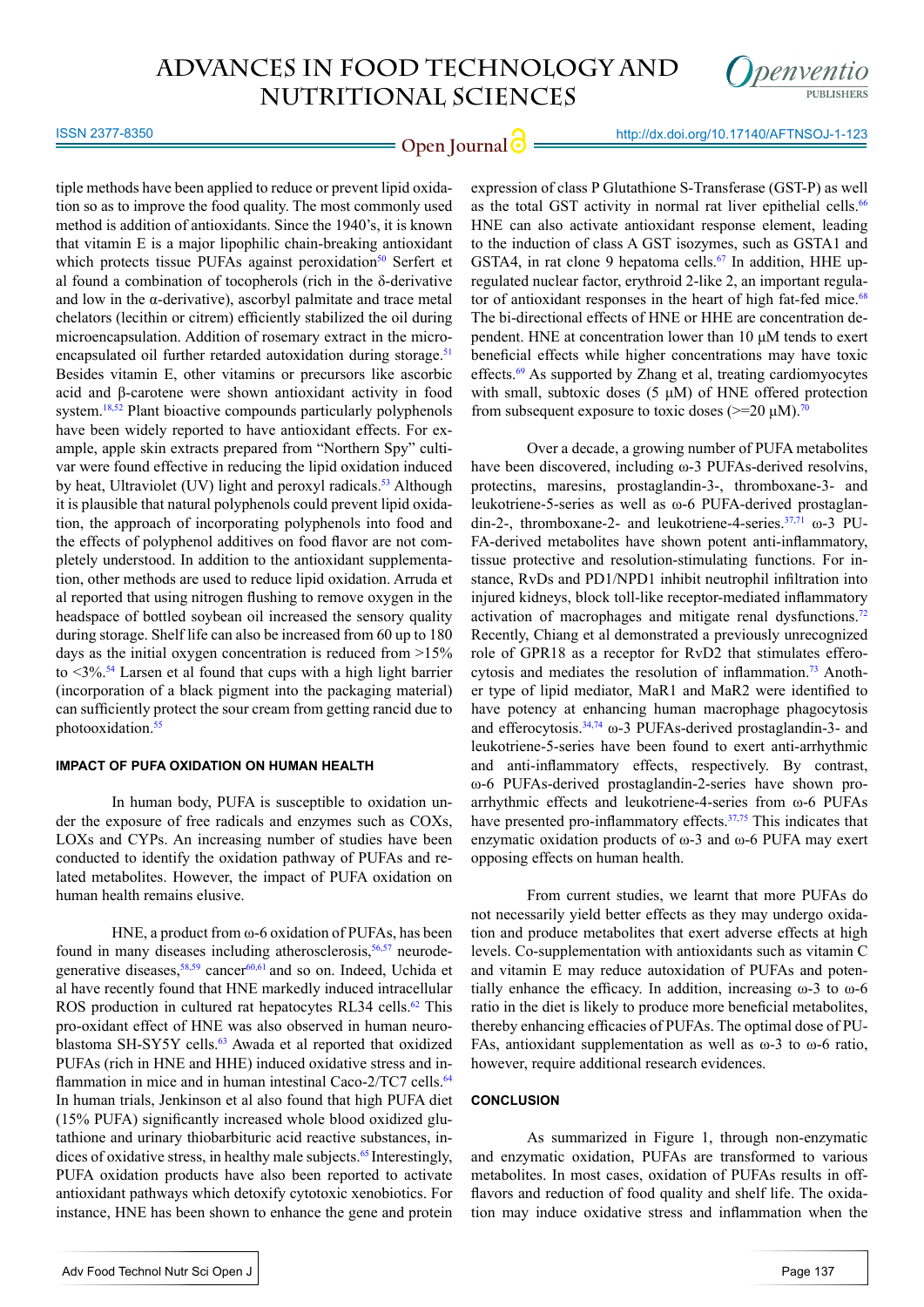

ISSN 2377-8350

**Open Journal @** http://dx.doi.org/10.17140/AFTNSOJ-1-123



COX: Cyclooxygenase; CYP: Cytochromes P450; DHA: Docosahexaenoic acid; EPA: Eicosapentaenoic acid; HHE: 4-Hydroxy-2-hexenal; HNE: 4-Hydroxy-2-nonenal; LOX: Lipoxygenase; MaR: Maresin; PD/NPD: Protectin/neuroprotectin; PUFA: Polyunsaturated fatty acid; Rv: Resolvin.

**Figure 1:** The oxidation of PUFAs and its impact on food quality and human health. With multiple unsaturated bonds, PUFAs can undergo both nonenzymatic and enzymatic oxidation and generate a variety of metabolites. Oxidation of PUFAs often brings adverse effects to food by producing off-flavors, reducing food quality and shelf life. The non-enzymatic oxidative products may induce oxidative stress and inflammation at high concentrations while<br>exerting antioxidant effects at low concentrations. The enzymatic oxidat and cardiac arrhythmicity.

metabolites are at high concentrations. At low concentrations, the metabolites may exert antioxidant effects. The enzymatic oxidative products of  $\omega$ -3 and  $\omega$ -6 PUFAs may have opposing effects on inflammation and cardiac arrhythmicity. At present, the functions and working mechanisms of PUFA metabolites are not completely understood. Moreover, whether PUFA itself or oxidized PUFA metabolites play more important roles in various disease context remains unclear. Herein, future studies are needed to tackle these problems.

## **CONFLICTS OF INTEREST**

The authors declare that they have no conflicts of interest.

## **ACKNOWLEDGMENT**

The author would like to acknowledge Dr. Lei Liu, currently an Assistant Professor in College of Veterinary Medline, Hunan Agricultural University, China for the helpful comments and suggestions.

## **REFERENCES**

<span id="page-3-0"></span>1. World Health Organization. The world health report: reducing risks, promoting healthy life. Geneva, Switherland, 2002.

<span id="page-3-1"></span>2. Yessoufou A, Nekoua MP, Gbankoto A, Mashalla Y, Moutai-

rou K. Beneficial effects of omega-3 polyunsaturated fatty acids in gestational diabetes: consequences in macrosomia and adulthood obesity. *Exp Diabetes Res.* 2015. 2015: 1-11.

3. Nabavi SF, Bilotto S, Russo GL, et al. Omega-3 polyunsaturated fatty acids and cancer: Lessons learned from clinical trials. *Cancer Metastasis Rev.* 2015; 34(3): 359-380. doi: [10.1007/](http://link.springer.com/article/10.1007/s10555-015-9572-2) [s10555-015-9572-2](http://link.springer.com/article/10.1007/s10555-015-9572-2)

4. Khawaja OA, Gaziano JM, Djousse L. N-3 fatty acids for prevention of cardiovascular disease. *Curr Atheroscler Rep.* 2014; 16(11): 1477S-1482S.

5. van den Elsen L, Garssen J, Willemsen L. Long chain n-3 polyunsaturated fatty acids in the prevention of allergic and cardiovascular disease. *Curr Pharm Design*. 2012. 18(16): 2375- 2392.

<span id="page-3-2"></span>6. FAO-WHO. Fats and fatty acids in human nutrition: report of an expert consultation, fao food and nutrition paper #91, FAO, WHO: Geneva, Switherland, 2010.

<span id="page-3-3"></span>7. Harris WS, Mozaffarian D, Rimm E, et al. Omega-6 fatty acids and risk for cardiovascular disease a science advisory from the american heart association nutrition subcommittee of the council on nutrition, physical activity, and metabolism; council on cardiovascular nursing; and council on epidemiology and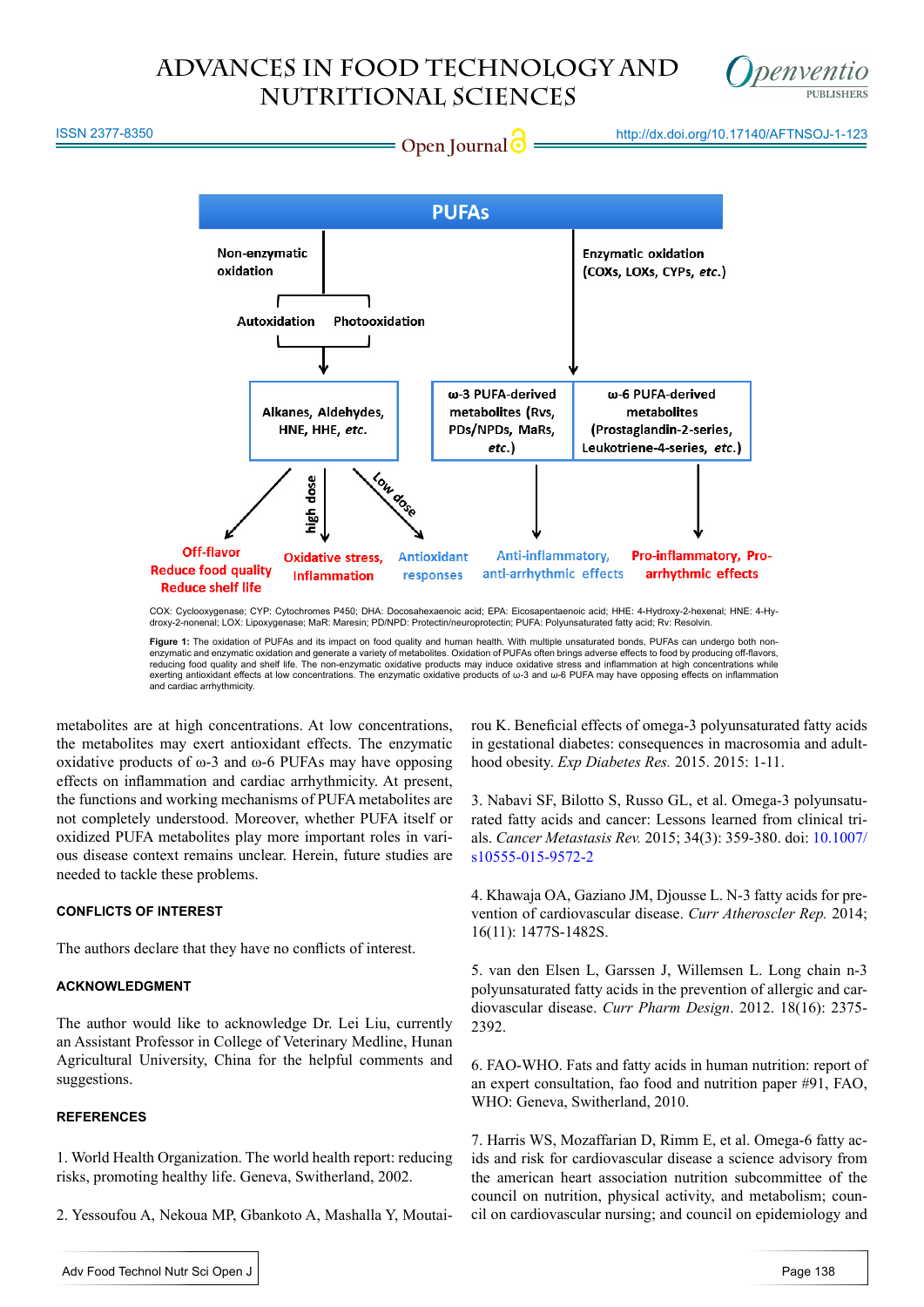

ISSN 2377-8350

**Open Journal**  $\bigcirc$  http://dx.doi.org/10.17140/AFTNSOJ-1-123

prevention. *Circulation.* 2009; 119(6): 902-907. doi: [10.1161/](http://circ.ahajournals.org/content/119/6/902.full) [CIRCULATIONAHA.108.191627](http://circ.ahajournals.org/content/119/6/902.full)

<span id="page-4-0"></span>8. Weylandt KH, Serini S, Chen YQ, et al. Omega-3 polyunsaturated fatty acids: the way forward in times of mixed evidence. *Biomed Res Int.* 2015; 2015: 1-24. doi: [10.1155/2015/143109](http://www.hindawi.com/journals/bmri/2015/143109/)

<span id="page-4-1"></span>9. Gruber F, Ornelas CM, Karner S, et al. Nrf2 deficiency causes lipid oxidation, inflammation, and matrix-protease expression in dha-supplemented and Uva-irradiated skin fibroblasts. *Free Radic Biol Med.* 2015; 88(Pt B): 439-451. doi: [10.1016/j.fre](http://www.ncbi.nlm.nih.gov/pubmed/25981373)[eradbiomed.2015.05.006](http://www.ncbi.nlm.nih.gov/pubmed/25981373)

<span id="page-4-2"></span>10. Thomas MJ. Analysis of lipid peroxidation products in health and disease. In: Spickett CM, Forman H J, eds. Lipid oxidation in health and disease. Boca Raton: CRC Press, 2015: 137.

<span id="page-4-3"></span>11. Pryor WA, Stanley JP. Letter: A suggested mechanism for the production of malonaldehyde during the autoxidation of polyunsaturated fatty acids. Nonenzymatic production of prostaglandin endoperoxides during autoxidation. *J Org Chem.* 1975; 40(24): 3615-3617.

<span id="page-4-4"></span>12. Pryor WA, Porter NA. Suggested mechanisms for the production of 4-hydroxy-2-240 nonenal from the autoxidation of polyunsaturated fatty acids. *Free Radic Biol Med.* 1990. 8(6): 541-543.

13. Esterbauer H, Benedetti A, Lang J, Fulceri R, Fauler G, Comporti M. Studies on themechanism of formation of 4-hydroxynonenal during microsomal lipid peroxidation. *Biochim Biophys Acta.* 1986; 876(1): 154-166. doi: [10.1016/0005-](http://www.sciencedirect.com/science/article/pii/0005276086903292) [2760\(86\)90329-2](http://www.sciencedirect.com/science/article/pii/0005276086903292)

14. Esterbauer H, Schaur RJ, Zollner H. Chemistry and biochemistry of 4-246 hydroxynonenal, malonaldehyde and related aldehydes. *Free Radic Biol Med.* 1991; 247 11(1): 81-128.

<span id="page-4-5"></span>15. Tanaka R, Shigeta K, Sugiura Y, Hatate H, Matsushita T. Accumulation of hydroxyl lipids and 4-hydroxy-2-hexenal in live fish infected with fish diseases. *Lipids.* 2014; 49(4): 385-396. doi: [10.1007/s11745-013-3875-2](http://www.ncbi.nlm.nih.gov/pubmed/24390795)

16. Long EK, Picklo MJ, Sr. Trans-4-hydroxy-2-hexenal, a product of n-3 fatty acid peroxidation: Make some room hne. *Free Radic Biol Med.* 2010; 49(1): 1-8. doi: [10.1016/j.freerad](http://www.sciencedirect.com/science/article/pii/S0891584910001899)[biomed.2010.03.015](http://www.sciencedirect.com/science/article/pii/S0891584910001899)

17. Yamada S, Funada T, Shibata N, et al. Protein-bound 4-hydroxy-2-hexenal as a marker of oxidized n-3 polyunsaturated fatty acids. *J Lipid Res.* 2004; 45(4): 626-634. doi: [10.1194/jlr.](http://www.jlr.org/content/45/4/626.full.pdf) [M300376-JLR200](http://www.jlr.org/content/45/4/626.full.pdf)

<span id="page-4-6"></span>18. Matsushita S, Terao J. Singlet oxygen-initiated photooxidation of unsaturated fatty acid esters and inhibitory effects of tocopherols and beta-carotene. In: Simic MG, Karel M, eds. Autooxidation in food and biological systems. Springer US, 1980: 27-44.

<span id="page-4-7"></span>19. Frankel EN. Lipid oxidation. 2nd ed. Oily Press, 2005.

<span id="page-4-8"></span>20. Foote CS. Photosensitized oxidation and singlet-oxygen: consequences in biological systems. In: Pryor WA, ed. Free radicals in biology. New York: Academic Press, 1976: 85-133.

21. Stratton SP, Liebler DC. Determination of singlet oxygenspecific versus radical-263 mediated lipid peroxidation in photosensitized oxidation of lipid bilayers: effect of beta-264 carotene and alpha-tocopherol. *Biochemistry.* 1997; 36(42): 11-20.

<span id="page-4-9"></span>22. Dennis EA, Cao J, Hsu YH, Magrioti V, Kokotos G. Phospholipase A2 enzymes: Physical structure, biological function, disease implication, chemical inhibition, and therapeutic intervention. *Chem Rev.* 2011; 111(10): 6130-6185. doi: [10.1021/](http://www.ncbi.nlm.nih.gov/pubmed/21910409) [cr200085w](http://www.ncbi.nlm.nih.gov/pubmed/21910409) 

<span id="page-4-10"></span>23. Smith WL, Urade Y, Jakobsson PJ. Enzymes of the cyclooxygenase pathways of prostanoid biosynthesis. *Chem Rev.* 2011. 111(10): 5821-5865. doi: [10.1021/cr2002992](http://www.ncbi.nlm.nih.gov/pmc/articles/PMC3285496/)

24. Smith WL, DeWitt DL, Garavito RM. Cyclooxygenases: structural, cellular, and molecular biology. *Annu Rev Biochem*. 2000. 69: 145-182. doi: [10.1146/annurev.biochem.69.1.145](http://www.annualreviews.org/doi/abs/10.1146/annurev.biochem.69.1.145%3Furl_ver%3DZ39.88-2003%26rfr_dat%3Dcr_pub%253Dpubmed%26rfr_id%3Dori%253Arid%253Acrossref.org%26journalCode%3Dbiochem)

<span id="page-4-11"></span>25. Joo YC, Oh DK. Lipoxygenases: potential starting biocatalysts for the synthesis of signaling compounds. *Biotechnol Adv.* 2012. 30(6): 1524-1532. doi: [10.1016/j.biotechadv.2012.04.004](http://www.ncbi.nlm.nih.gov/pubmed/22537875)

<span id="page-4-12"></span>26. Isobe Y, Arita M, Iwamoto R, et al. Stereochemical assignment and anti-inflammatory properties of the omega-3 lipid mediator resolvin E3. *J Biochem.* 2013; 153(4): 355-360. doi: [10.1093/jb/mvs151](http://www.ncbi.nlm.nih.gov/pubmed/23293324)

27. Serhan CN, Clish CB, Brannon J, Colgan SP, Chiang N, Gronert K. Novel functional sets of lipid-derived mediators with antiinflammatory actions generated from omega-3 fatty acids via cyclooxygenase 2-nonsteroidal antiinflammatory drugs and transcellular processing. *J Exp Med.* 2000; 192(8): 1197-1204. doi[: 10.1084/jem.192.8.1197](http://jem.rupress.org/content/192/8/1197.long)

28. Arita M, Bianchini F, Aliberti J, et al. Stereochemical assignment, antiinflammatory properties, and receptor for the omega-3 lipid mediator resolvin E1. *J Exp Med.* 2005; 201(5): 713-722. doi: [10.1084/jem.20042031](http://www.ncbi.nlm.nih.gov/pmc/articles/PMC2212834/)

<span id="page-4-13"></span>29. Serhan CN, Hong S, Gronert K, et al. Resolvins: a family of bioactive products of omega-3 fatty acid transformation circuits initiated by aspirin treatment that counter proinflammation signals. *J Exp Med.* 2002. 196(8): 1025-1037. doi: [10.1084/](http://www.ncbi.nlm.nih.gov/pmc/articles/PMC2194036/) [jem.20020760](http://www.ncbi.nlm.nih.gov/pmc/articles/PMC2194036/)

30. Ward PA. Resolvins on the way to resolution. *J Exp Med.*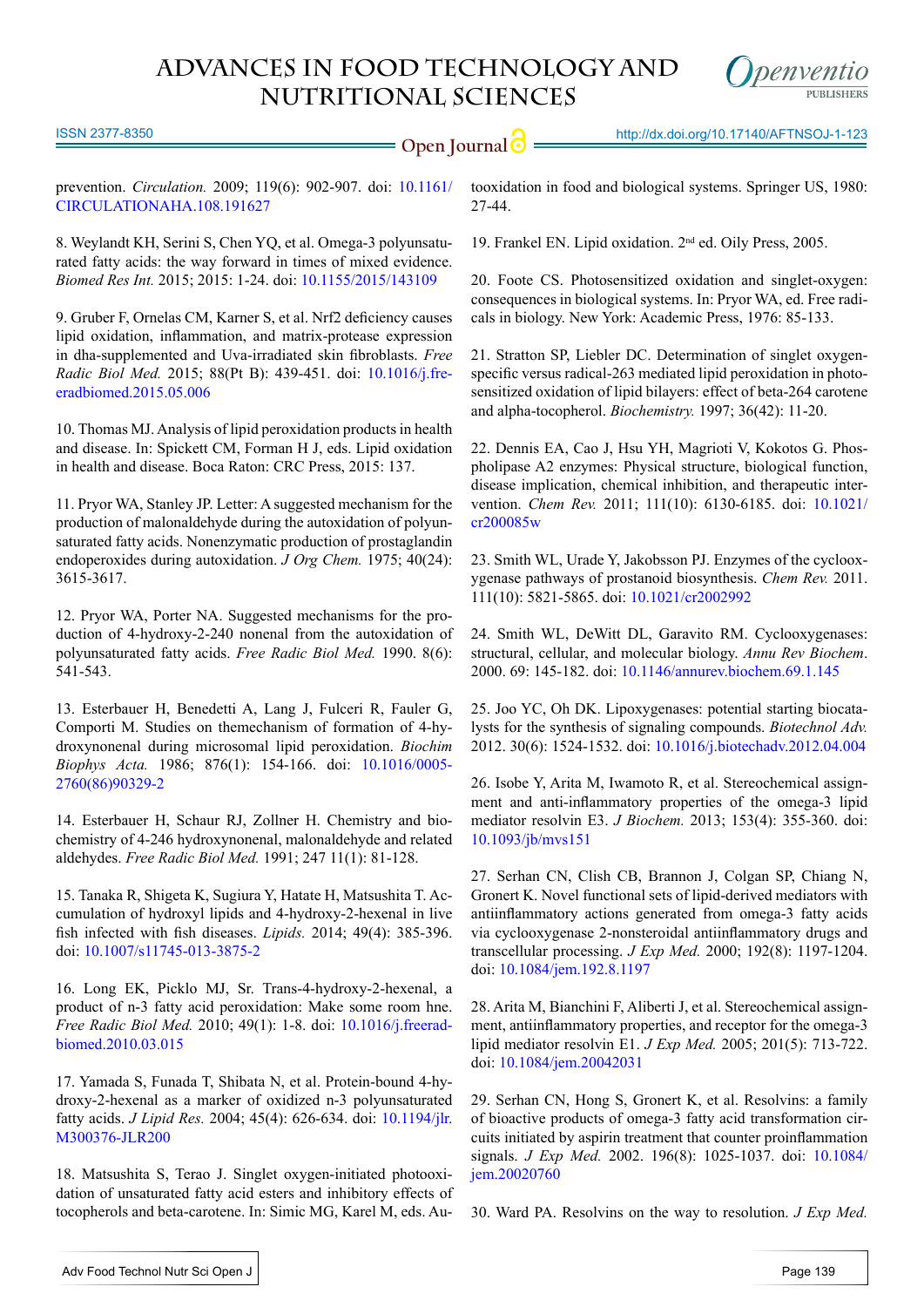ISSN 2377-8350

**Open Journal**  $\bigcirc$  http://dx.doi.org/10.17140/AFTNSOJ-1-123

2015; 212(8): 1142. doi: [10.1084/jem.2128insight4](http://jem.rupress.org/content/212/8/1142)

<span id="page-5-0"></span>31. Marcheselli VL, Hong S, Lukiw WJ, et al. Novel docosanoids inhibit brain ischemia- reperfusion-mediated leukocyte infiltration and pro-inflammatory gene expression. *J Biol Chem.* 2003; 278(44): 43807-43817. doi: [10.1074/jbc.M305841200](http://www.jbc.org/content/278/44/43807.abstract)

32. Mukherjee PK, Marcheselli VL, Serhan CN, Bazan NG. Neuroprotectin D1: A docosahexaenoic acid-derived docosatriene protects human retinal pigment epithelial cells from oxidative stress. *Proc Natl Acad Sci USA.* 2004; 101(22): 8491-8496. doi: [10.1073/pnas.0402531101](http://www.ncbi.nlm.nih.gov/pmc/articles/PMC420421/)

33. Serhan CN, Gotlinger K, Hong S, et al. Anti-inflammatory actions of neuroprotectin d1/protectin d1 and its natural stereoisomers: assignments of dihydroxy-containing docosatrienes. *J Immunol.* 2006. 176(3): 1848-1859. doi: [10.4049/jimmu](http://www.jimmunol.org/content/176/3/1848.long)[nol.176.3.1848](http://www.jimmunol.org/content/176/3/1848.long)

<span id="page-5-1"></span>34. Serhan CN, Yang R, Martinod K, et al. Maresins: novel macrophage mediators with potent antiinflammatory and proresolving actions. *J Exp Med.* 2009; 206(1): 15-23. doi: [10.1084/](http://www.ncbi.nlm.nih.gov/pubmed/19103881) [jem.20081880](http://www.ncbi.nlm.nih.gov/pubmed/19103881)

35. Serhan CN, Dalli J, Karamnov S, et al. Macrophage proresolving mediator maresin 1 stimulates tissue regeneration and controls pain. *FASEB journal.* 2012; 26(4): 1755-1765. doi: [10.1096/fj.11-201442](http://www.ncbi.nlm.nih.gov/pubmed/22253477)

36. Dalli J, Zhu M, Vlasenko NA, et al. The novel 13s, 14s-epoxy-maresin is converted by human macrophages to maresin 1 (MaR1), inhibits leukotriene A4 hydrolase (LTA4H), and shifts macrophage phenotype. *FASEB journal.* 2013; 27(7): 2573- 2583. doi: [10.1096/fj.13-227728](http://www.ncbi.nlm.nih.gov/pubmed/23504711)

<span id="page-5-2"></span>37. Schmitz G, Ecker J. The opposing effects of n-3 and n-6 fatty acids. *Prog Lipid Res.* 2008; 47(2): 147-155. doi: [10.1016/j.plip](http://www.ncbi.nlm.nih.gov/pubmed/18198131)[res.2007.12.004](http://www.ncbi.nlm.nih.gov/pubmed/18198131)

<span id="page-5-3"></span>38. Fer M, Dreano Y, Lucas D, et al. Metabolism of eicosapentaenoic and docosahexaenoic acids by recombinant human cytochromes p450. *Arch Biochem Biophys.* 2008; 471(2): 116-125. doi: [10.1016/j.abb.2008.01.002](http://www.sciencedirect.com/science/article/pii/S0003986108000040)

<span id="page-5-4"></span>39. Racine RA, Deckelbaum RJ. Sources of the very-long-chain unsaturated omega-3 fatty acids: eicosapentaenoic acid and docosahexaenoic acid. *Curr Opin Clin Nutr Metab Care.* 2007; 10(2): 123-128. doi: [10.1097/MCO.0b013e3280129652](http://journals.lww.com/co-clinicalnutrition/Abstract/2007/03000/Sources_of_the_very_long_chain_unsaturated_omega_3.2.aspx%20%0D)

40. Kris-Etherton PM, Taylor DS, Yu-Poth S, et al. Polyunsaturated fatty acids in the food chain in the United States. *Am J Clin Nutr.* 2000; 71(1): 179s-88s.

<span id="page-5-5"></span>41. Whelan J, Rust C. Innovative dietary sources of n-3 fatty acids. *Annu Rev Nutr.* 2006; 26: 75-103. doi: [10.1146/annurev.](http://www.annualreviews.org/doi/abs/10.1146/annurev.nutr.25.050304.092605%3Furl_ver%3DZ39.88-2003%26rfr_dat%3Dcr_pub%253Dpubmed%26rfr_id%3Dori%253Arid%253Acrossref.org%26journalCode%3Dnutr)

[nutr.25.050304.092605](http://www.annualreviews.org/doi/abs/10.1146/annurev.nutr.25.050304.092605%3Furl_ver%3DZ39.88-2003%26rfr_dat%3Dcr_pub%253Dpubmed%26rfr_id%3Dori%253Arid%253Acrossref.org%26journalCode%3Dnutr)

<span id="page-5-6"></span>42. Gatrell SK, Kim J, Derksen TJ, O'Neil EV, Lei XG. Creating omega-3 fatty-acid-enriched chicken using defatted green microalgal biomass. *J Agr Food Chem*. 2015; 63(42): 9315-322.

<span id="page-5-7"></span>43. Kolakowska A, Bartosz G. Oxidation of food components: an introduction. In: Bartosz G, ed. Food oxidants and antioxidants: chemical, biological and functional properties. Taylor & Francis Group, LLC, 2014: 9-10.

<span id="page-5-8"></span>44. Let MB, Jacobsen C, Meyer AS. Sensory stability and oxidation of fish oil enriched milk is affected by milk storage temperature and oil quality. *Int Dairy J.* 2005; 15(2): 173-182. doi: [10.1016/j.idairyj.2004.06.003](http://www.sciencedirect.com/science/article/pii/S0958694604001311)

<span id="page-5-9"></span>45. Kao JW, Hammond EG, White PJ. Volatile compounds produced during deodorization of soybean oil and their flavor significance*. J Am Oil Chem Soc*. 1998; 75(9): 1103-1107. doi: [10.1007/s11746-998-0297-z](http://link.springer.com/article/10.1007%252Fs11746-998-0297-z)

<span id="page-5-10"></span>46. Min DB, Callison AL, Lee HO. Singlet oxygen oxidation for 2-pentylfuran and 2-329 pentenyfuran formation in soybean oil. *J Food Sci.* 2003; 68(4): 1175-1178.

<span id="page-5-11"></span>47. Mallia S, Escher F, Dubois S, Schieberle P, Schlichtherle-Cerny H. Characterizationand quantification of odor-active compounds in unsaturated fatty acid/conjugated linoleic acid (UFA/CLA)-enriched butter and in conventional butter during storage and induced oxidation*. J Agr Food Chem.* 2009; 57(16): 7464-7672. doi: [10.1021/jf9002158](http://www.ncbi.nlm.nih.gov/pubmed/19630425)

<span id="page-5-12"></span>48. Arab-Tehrany E, Jacquot M, Gaiani C, Imran M, Desobry S, Linder M. Beneficial effects and oxidative stability of omega-3 long-chain polyunsaturated fatty acids. *Trends Food Sci Tech.* 2012; 25(1): 24-33. doi: [10.1016/j.tifs.2011.12.002](http://www.sciencedirect.com/science/article/pii/S0924224411002895)

<span id="page-5-13"></span>49. Jacobsen C, Hartvigsen K, Lund P, et al. Oxidation in fishoil-enriched mayonnaise 1. Assessment of propyl gallate as an antioxidant by discriminant partial least squares regression analysis. *Eur Food Res Technol.* 1999; 210(1): 13-30. doi: [10.1007/](http://link.springer.com/article/10.1007%252Fs002170050526) [s002170050526](http://link.springer.com/article/10.1007%252Fs002170050526)

<span id="page-5-14"></span>50. Buettner GR. The pecking order of free radicals and antioxidants: Lipid peroxidation, alpha-tocopherol, and ascorbate. *Arch Biochem Biophys.* 1993; 300(2): 535-543. doi: [10.1006/](http://www.sciencedirect.com/science/article/pii/S000398618371074X) [abbi.1993.1074](http://www.sciencedirect.com/science/article/pii/S000398618371074X)

<span id="page-5-15"></span>51. Serfert Y, Drusch S, Schwarz K. Chemical stabilisation of oils rich in long-chain polyunsaturated fatty acids during homogenisation, microencapsulation and storage. *Food Chem.* 2009; 113(4): 1106-1112. doi: [10.1016/j.foodchem.2008.08.079](http://www.sciencedirect.com/science/article/pii/S0308814608010601) 

<span id="page-5-16"></span>52. Nielsen JH, Ostdal H, Andersen HJ. The influence of ascorbic acid and uric acid on the oxidative stability of raw and pasteurized milk. In: Morello MJ, Shahidi F, Ho CT, eds. Free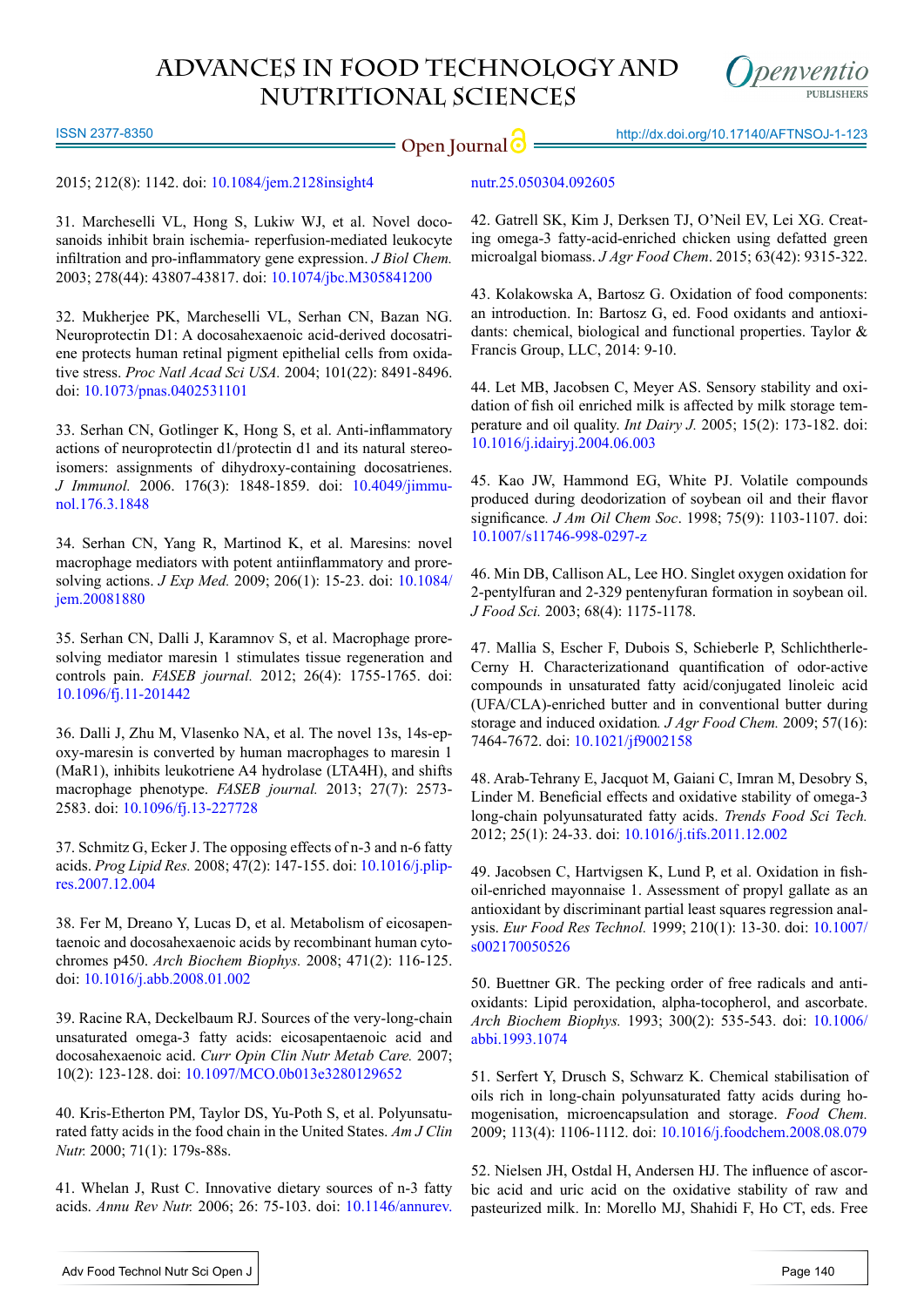

ISSN 2377-8350

**Open Journal**  $\odot$  **http://dx.doi.org/10.17140/AFTNSOJ-1-123** 

radicals in food: Chemistry, nutrition and health effects. Washington, DC: ACS Symposium Series, American Chemical Society, 2002: 126-137.

<span id="page-6-0"></span>53. Rupasinghe HPV, Erkan N, Yasmin A. Antioxidant protection of eicosapentaenoic acid and fish oil oxidation by polyphenolic-enriched apple skin extract. *J Agr Food Chem*. 2010; 58(2): 1233-1239. doi: [10.1021/jf903162k](http://www.ncbi.nlm.nih.gov/pubmed/20000574)

<span id="page-6-1"></span>54. Arruda CS, Garcez WS, Barrera-Arellano D, Block JM. Industrial trial to evaluate the effect of oxygen concentration on overall quality of refined, bleached, and deodorized soybean oil in pet bottles. *J Am Oil Chem Soc.* 2006; 83(9): 797-802. doi: [10.1007/s11746-006-5017-y](http://link.springer.com/article/10.1007%252Fs11746-006-5017-y)

<span id="page-6-2"></span>55. Larsen H, Tellefsen SBG, Dahl AV. Quality of sour cream packaged in cups with different light barrier properties measured by fluorescence spectroscopy and sensory analysis. *J Food Sci.* 2009; 74(8): S345-S350. doi: [10.1111/j.1750-3841.2009.01303.x](http://www.ncbi.nlm.nih.gov/pubmed/19799679)

<span id="page-6-3"></span>56. Rosenfeld ME, Palinski W, Yla-Herttuala S, Butler S, Witztum JL. Distribution of oxidation specific lipid-protein adducts and apolipoprotein b in atherosclerotic lesions of varying severity from WHHL rabbits. *Arteriosclerosis.* 1990; 10(3): 336-349. doi: [10.1161/01.ATV.10.3.336](http://atvb.ahajournals.org/content/10/3/336.long)

57. Palinski W, Yla-Herttuala S, Rosenfeld ME, et al. Antisera and monoclonal antibodies specific for epitopes generated during oxidative modification of low density lipoprotein. *Arteriosclerosis.* 1990. 10(3): 325-335. doi: [10.1161/01.ATV.10.3.325](http://atvb.ahajournals.org/content/10/3/325.long)

<span id="page-6-4"></span>58. Yoritaka A, Hattori N, Uchida K, Tanaka M, Stadtman ER, Mizuno Y. Immunohistochemical detection of 4-hydroxynonenal protein adducts in parkinson disease. *Proc Natl Acad Sci USA*. 1996; 93(7): 2696-2701.

59. Shibata N, Nagai R, Uchida K, et al. Morphological evidence for lipid peroxidation and protein glycoxidation in spinal cords from sporadic amyotrophic lateral sclerosis patients. *Brain Res.* 2001; 917(1): 97-104. doi: [10.1016/S0006-8993\(01\)02926-2](http://www.sciencedirect.com/science/article/pii/S0006899301029262)

<span id="page-6-5"></span>60. Okamoto K, Toyokuni S, Uchida K, et al. Formation of 8-hydroxy-2'-deoxyguanosine and 4-hydroxy-2-nonenal-modified proteins in human renal-cell carcinoma. *Int J Cancer*. 1994; 58(6): 825-859.

61. Zhong H, Yin H. Role of lipid peroxidation derived 4-hydroxynonenal (4-HNE) in cancer: Focusing on mitochondria. *Redox Biol.* 2015; 4: 193-199. doi: [10.1016/j.redox.2014.12.011](http://www.sciencedirect.com/science/article/pii/S2213231714001359)

<span id="page-6-6"></span>62. Uchida K, Shiraishi M, Naito Y, Torii Y, Nakamura Y, Osawa T. Activation of stress signaling pathways by the end product of lipid peroxidation. 4-hydroxy-2-nonenal is a potential inducer of intracellular peroxide production. *J Biol Chem.* 1999; 274(4): 2234-2242. doi: [10.1074/jbc.274.4.2234](http://www.jbc.org/content/274/4/2234.long)

<span id="page-6-7"></span>63. Kondo M, Oya-Ito T, Kumagai T, Osawa T, Uchida K. Cyclopentenone prostaglandins as potential inducers of intracellular oxidative stress. *J Biol Chem.* 2001; 276(15): 12076-12083. doi: [10.1074/jbc.M009630200](http://www.jbc.org/content/276/15/12076.long)

<span id="page-6-8"></span>64. Awada M, Soulage CO, Meynier A, et al. Dietary oxidized n-3 PUFA induce oxidative stress and inflammation: role of intestinal absorption of 4-HHE and reactivity in intestinal cells. *J Lipid Res.* 2012. 53(10): 2069-2080. doi: [10.1194/jlr.M026179](http://www.ncbi.nlm.nih.gov/pubmed/22865918)

<span id="page-6-9"></span>65. Jenkinson A, Franklin MF, Wahle K, Duthie GG. Dietary intakes of polyunsaturated fatty acids and indices of oxidative stress in human volunteers. *Eur J Clin Nutr.* 1999; 53(7): 523- 528.

<span id="page-6-10"></span>66. Fukuda A, Nakamura Y, Ohigashi H, Osawa T, Uchida K. Cellular response to the redox active lipid peroxidation products: induction of glutathione s-transferase p by 4-hydroxy-2-nonenal. *Biochem Biophys Res Commun.* 1997; 236(2): 505- 509. doi: [10.1006/bbrc.1997.6585](http://www.sciencedirect.com/science/article/pii/S0006291X97965852)

<span id="page-6-11"></span>67. Tjalkens RB, Luckey SW, Kroll DJ, Petersen DR. Alpha, beta-unsaturated aldehydes mediate inducible expression of glutathione s-transferase in hepatoma cells through 393 activation of the antioxidant response element (ARE). *Adv Exp Med Biol.* 1999; 463: 123-131.

<span id="page-6-12"></span>68. Anderson EJ, Thayne K, Harris M, Carraway K, Shaikh SR. Aldehyde stress and up-regulation of Nrf2-mediated antioxidant systems accompany functional adaptations in cardiac mitochondria from mice fed n-3 polyunsaturated fatty acids. *Biochem J.* 2012; 441(1): 359-366. doi: [10.1042/BJ20110626](http://www.ncbi.nlm.nih.gov/pubmed/21880016)

<span id="page-6-13"></span>69. Anderson EJ, Taylor DA. Stressing the heart of the matter: re-thinking the mechanisms underlying therapeutic effects of n-3 polyunsaturated fatty acids. *F1000 medicine reports.* 2012; 4: 13. doi: [10.3410/M4-13](http://www.ncbi.nlm.nih.gov/pmc/articles/PMC3391752/)

<span id="page-6-14"></span>70. Zhang Y, Sano M, Shinmura K, et al. 4-hydroxy-2-nonenal protects against cardiac ischemia-reperfusion injury via the Nrf2-dependent pathway. *J Mol Cell Cardiol.* 2010; 49(4): 576- 586. doi: [10.1016/j.yjmcc.2010.05.011](http://www.ncbi.nlm.nih.gov/pubmed/20685357)

<span id="page-6-15"></span>71. Isobe Y, Arita M. Identification of novel omega-3 fatty acidderived bioactive metabolites based on a targeted lipidomics approach. *J Clin Biochem Nutr.* 2014; 55(2): 79-84.

<span id="page-6-16"></span>72. Hong S, Lu Y. Omega-3 fatty acid-derived resolvins and protectins in inflammation resolution and leukocyte functions: targeting novel lipid mediator pathways in mitigation of acute kidney injury. *Front Immunol.* 2013; 4: 13. doi: [10.3389/fim](http://www.ncbi.nlm.nih.gov/pubmed/23386851)[mu.2013.00013](http://www.ncbi.nlm.nih.gov/pubmed/23386851)

<span id="page-6-17"></span>73. Chiang N, Dalli J, Colas RA, Serhan CN. Identification of resolvin D2 receptor mediating resolution of infections and organ protection. *J Exp Med.* 2015; 212(8): 1203-1217. doi: [10.1084/](http://www.ncbi.nlm.nih.gov/pubmed/26195725)